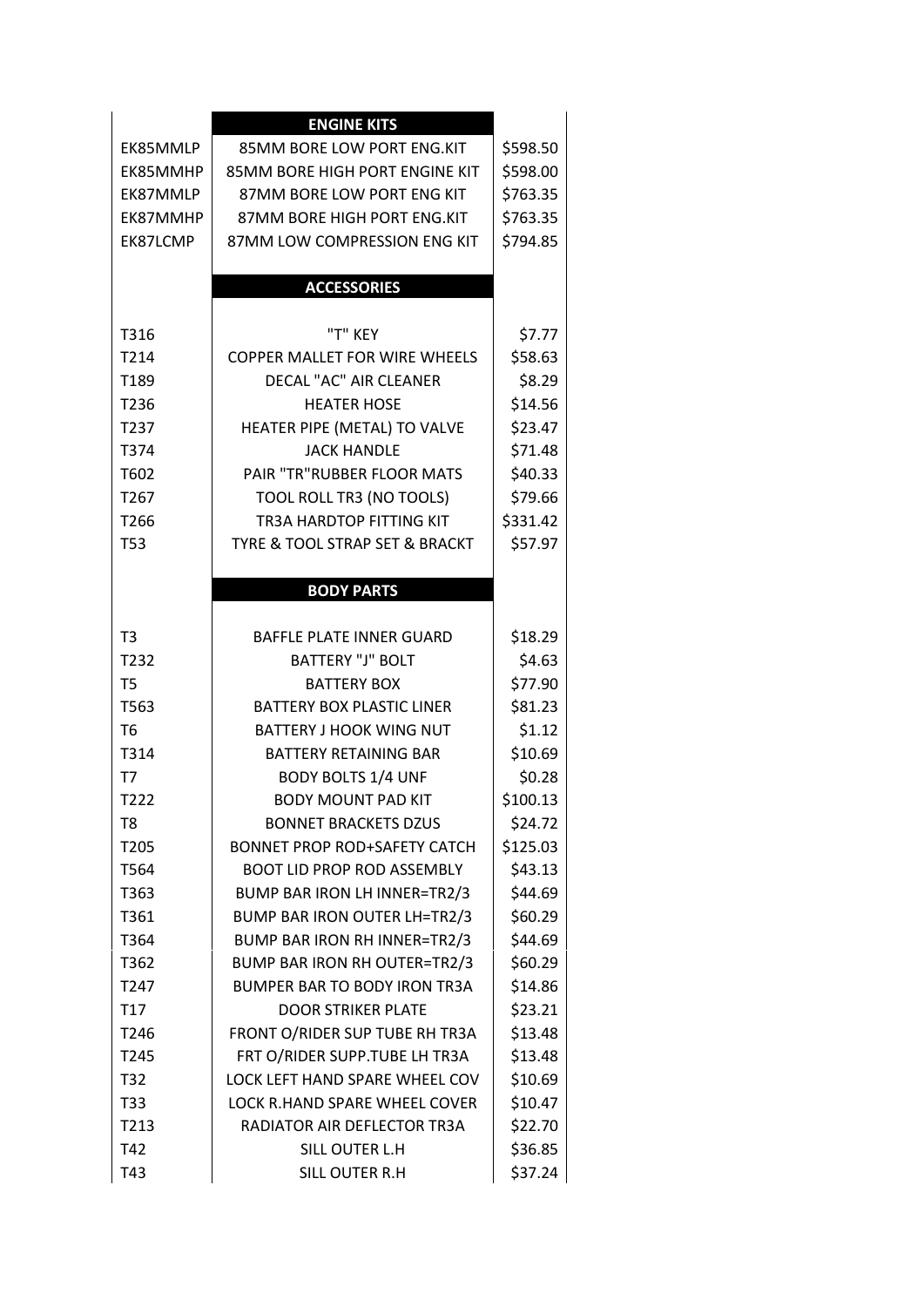| T <sub>16</sub>  | SOFT FRAME + DOOR HINGE SCREWS            | \$1.41   |
|------------------|-------------------------------------------|----------|
| T353             | SQUARE BODY CAGE NUT                      | \$0.38   |
| T354             | SQUARE CAGE FOR BODY NUTS                 | \$0.88   |
| <b>T50</b>       | <b>STRIKER PLATE SCREW</b>                | \$3.18   |
| <b>T55</b>       | <b>VENT LID SPRING</b>                    | \$14.35  |
|                  |                                           |          |
|                  | <b>BRAKES</b>                             |          |
| T253             | <b>BRAKE HOSE REAR AXLE LOCKHEED</b>      | \$26.53  |
| T191             | <b>BRAKE MAST.CYL RESERVOIR TR3A</b>      | \$97.88  |
| T401             | <b>BRAKE/CLUTCH MAST CYL TR3A</b>         | \$43.46  |
| T132             | <b>BRK HOSE REAR GIRLNG+FRNT&amp;REAR</b> | \$23.50  |
| T601             | DISC BRAKE PAD SET SUIT TR3/3A            | \$41.96  |
| T464             | DISC BRAKE ROTOR 11"=TR3A                 | \$38.22  |
| T <sub>133</sub> | DISC CALIPER OVERHAUL KIT                 | \$40.63  |
| T341             | FILL CAP FARLY MASTER CYL                 | \$6.88   |
| T135             | HAND BRAKE CABLE MAIN                     | \$40.10  |
| T136             | <b>HAND BRAKE CABLE SHORT RIGHT</b>       | \$23.51  |
| T <sub>137</sub> | <b>HAND BRAKE RATCHET</b>                 | \$42.44  |
| T134             | <b>HANDBRAKE CABLE LEFT</b>               | \$24.82  |
| T370             | <b>MASTER CYL KIT DRUM BRAKES</b>         | \$25.65  |
| T605             | PAWL H/BRAKE                              | \$20.58  |
| T781             | R/W CYL.3/4"GIRL 3/3A FrT15332            | \$54.36  |
| T340             | SPACER GASK EARLY MAST CYL END            | \$3.36   |
| T371             | TOP GASK MAST CYL-DRUM BRAKES             | \$5.01   |
| T138             | WheelCyl KIT 3A 3/4"Dia.2Wheel            | \$24.29  |
|                  | <b>CHROME/BRIGHT PARTS</b>                |          |
|                  |                                           |          |
|                  | <b>APRON BADGE TR3</b>                    |          |
| T269             | RED"TRMPH"BOTM                            | \$246.19 |
| T268             | APRON MEDALLION 3A RED PLAIN              | \$210.00 |
| T616             | APRON MEDALLION CLIP 2 REQ                | \$0.40   |
| T1               | <b>APRON MEDALLION TR2</b>                | \$150.17 |
| T2               | APRON MEDALLION TR3A (BLUE)               | \$266.14 |
| T231             | <b>BONNET DZUS RETAINING WASHER</b>       | \$1.58   |
| T234             | <b>BONNET DZUS SECURING WASHER</b>        | \$2.81   |
| T238             | <b>BONNET DZUZ HALF GROMMET</b>           | \$10.50  |
| T <sub>10</sub>  | <b>BOOT HANDLE TR3A</b>                   | \$71.96  |
| T171             | <b>CHROME BUMPER BAR BOLTS</b>            | \$2.54   |
| T289             | CHROME LID SPARE WHEEL LOCK               | \$11.68  |
| T44              | DOOR SILL ALUMINIUM L.H.                  | \$39.90  |
| T305             | DOOR SILL ALUMINIUM R.H.                  | \$40.05  |
| T <sub>18</sub>  | <b>DZUS BONNET FASTENER</b>               | \$16.54  |
| T200             | DZUS FASTENER WINDSCREEN-BODY             | \$25.67  |
| T <sub>19</sub>  | DZUZ FASTENER SIDE CURTAIN                | \$14.25  |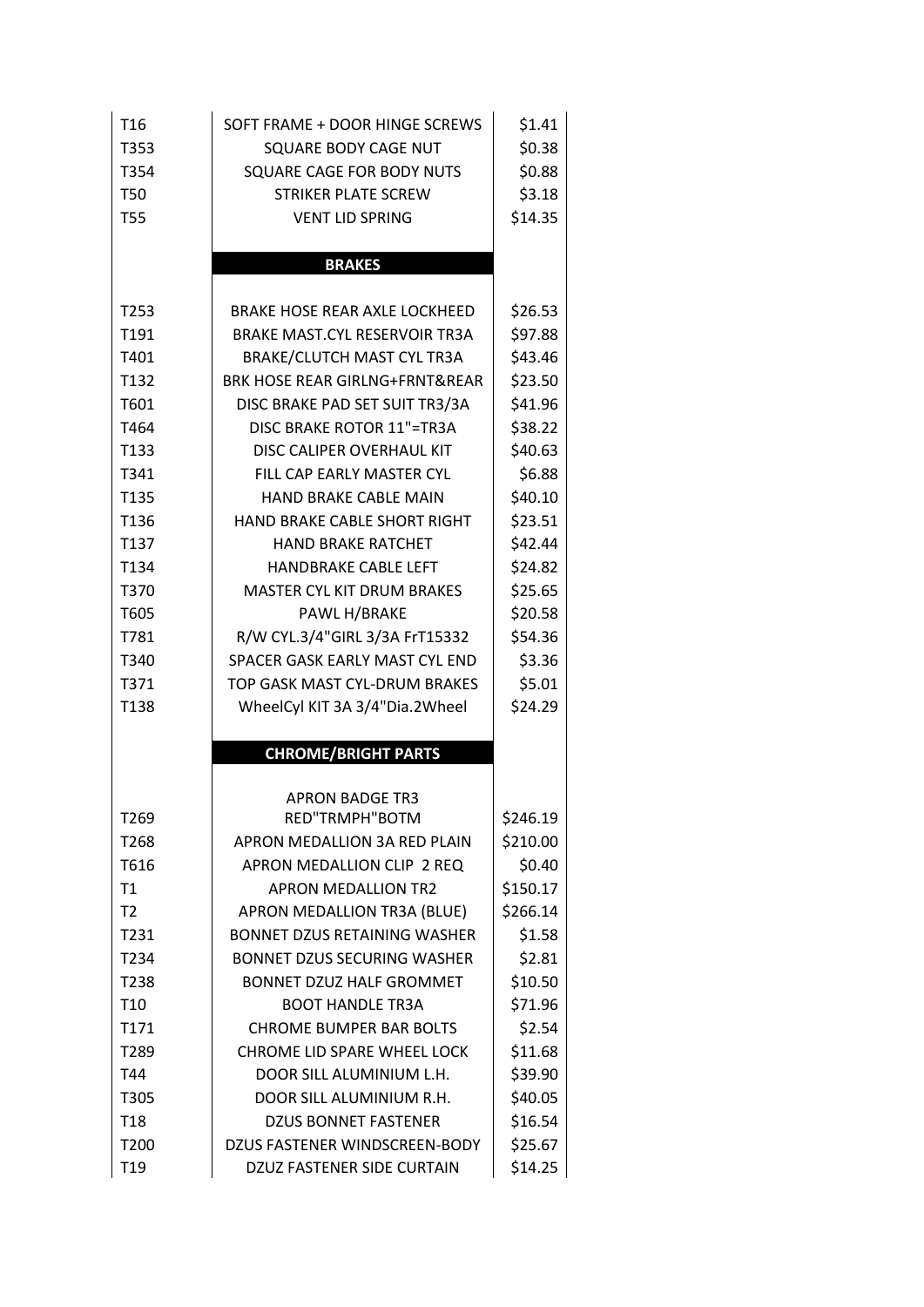| T360              | <b>FRONT BUMPER BAR TR2-3</b>         | \$752.02 |
|-------------------|---------------------------------------|----------|
| T405              | <b>FRONT BUMPER BAR TR3A</b>          | \$813.11 |
| T <sub>164</sub>  | FRONT IND LIGHT CHROME RING           | \$2.68   |
| T <sub>24</sub>   | <b>FRONT OVER RIDER TR2</b>           | \$119.48 |
| T463              | <b>FRONT OVERIDER TR3A</b>            | \$71.74  |
| T9000             | FRONT WING BEAD (Pickup only)         | \$35.85  |
| T212              | <b>FUEL TANK FILLER CAP</b>           | \$101.28 |
| T <sub>26</sub>   | <b>GRILLE 3A</b>                      | \$253.88 |
| T366              | <b>GUIDE - STARTING HANDLE</b>        | \$151.10 |
| T73               | HINGE (PAIR) CHROME FOR BONNET        | \$70.45  |
| T74               | HINGE (PAIR) CHROME FOR BOOT          | \$69.62  |
| T359              | JOINER TR3 GRILL APERT MOULDNG        | \$33.89  |
| T287              | KNOCK ON LH SIDE = RH THREAD          | \$54.55  |
| T286              | KNOCK ON RH SIDE = $L.H.THREAD$       | \$58.34  |
| T358              | LOWER MOULDING TR3 GRILL APERT        | \$170.26 |
| T233              | <b>OVERIDER REAR CHROME</b>           | \$94.91  |
| T9001             | REAR WING BEAD TR3 Pickup only        | \$32.96  |
| T9002             | SHORT REAR WING BEAD                  | \$32.12  |
| T45               | SMALL STONE GUARD LEFT HAND           | \$19.16  |
| T46               | SMALL STONE GUARD RIGHT HAND          | \$22.97  |
| T326              | STONE GUARD LARGE L.H                 | \$27.88  |
| T327              | STONE GUARD LARGE R.H.                | \$27.88  |
| T290              | TEAR DROP ESCUTCHEON (BOOT LID        | \$41.43  |
| T264              | <b>TR2 GRILLE</b>                     | \$264.06 |
| T402              | TR3 "TRIUMPH" REAR NAME PLATE         | \$18.96  |
| T <sub>167</sub>  | TRIUMPH LETTER RETAINING CLIP         | \$0.28   |
| T276              | TRIUMPH LETTER SET RAISED TYPE        | \$65.04  |
| T251              | TRIUMPH LETTER SET(SMOOTH FACE        | \$38.81  |
| T357              | UPPER MOULDING TR3 GRILL APERT        | \$152.09 |
| <b>T56</b>        | <b>VENT PULL ESCUTCHEON</b>           | \$7.86   |
|                   |                                       |          |
|                   | <b>CLUTCH PARTS</b>                   |          |
|                   |                                       |          |
| T472              | <b>CLCH SLAVE CYL KIT 1"DIA=TR3A</b>  | \$9.89   |
| T66               | <b>CLUTCH PIN (HEAVY DUTY)</b>        | \$13.07  |
| T78               | <b>CLUTCH PLATE</b>                   | \$124.94 |
| T90               | <b>CLUTCH PRESSURE PLATE ASSY</b>     | \$227.14 |
| T <sub>1</sub> 82 | <b>CLUTCH SLAVE CYL RETURN SPRING</b> | \$4.81   |
| T617              | <b>CLUTCH SLAVE CYL TR2-TR3</b>       | \$57.16  |
| T620              | <b>CLUTCH SLAVE CYLINDER TR3A</b>     | \$48.69  |
| T2325             | <b>CLUTCH THRUST BEARING</b>          | \$37.64  |
|                   |                                       |          |
|                   | <b>COOLING SYSTEM PARTS</b>           |          |
| T2479             | 11/4"STAINLESS HOSE CLIP              | \$0.78   |
| T2481             | 1 3/4"STAINLESS HOSE CLIP             | \$0.87   |
|                   |                                       |          |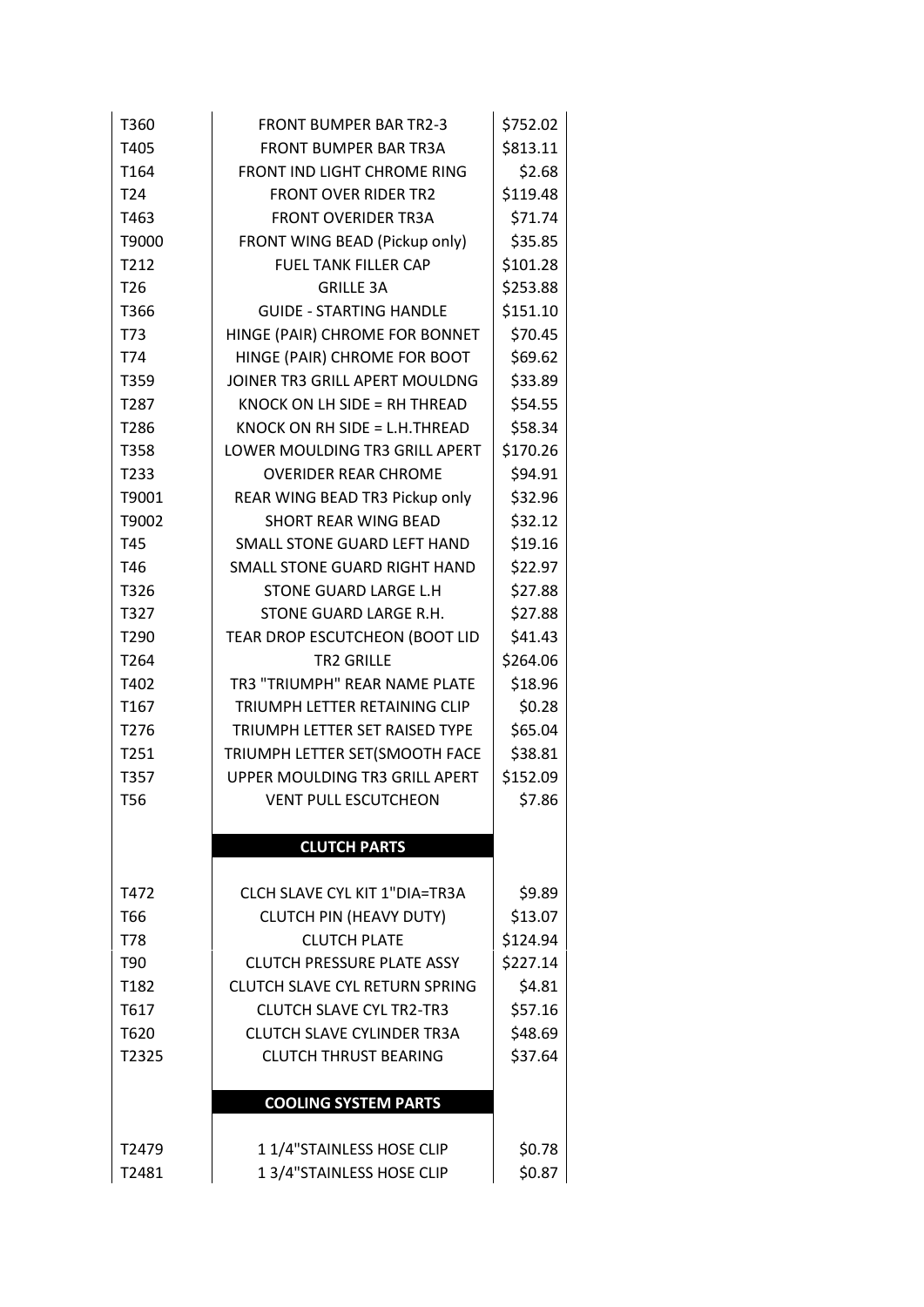| T2186<br>T1825<br>T252<br>T2236<br>T93<br>T336<br>T503 | <b>BOTTOM RAD HOSE 2 REQ</b><br>BY PASS HOSE (EX TRACTOR)<br><b>GASKET THERMOSTAT HOUSING</b><br><b>RAD CAP 7LB</b><br>RADIATOR HOSE METAL PIPE<br>THERMOSTAT NON ORIGINAL TYPE<br>TOP HOSE H.D.SILICONE | \$4.27<br>\$3.54<br>\$0.45<br>\$5.44<br>\$18.03<br>\$8.55<br>\$21.96 |
|--------------------------------------------------------|----------------------------------------------------------------------------------------------------------------------------------------------------------------------------------------------------------|----------------------------------------------------------------------|
| T101                                                   | <b>TOP RADIATOR HOSE</b>                                                                                                                                                                                 | \$14.20                                                              |
| T102                                                   | WIRE HOSE CLIP BOTTOM RAD.HOSE                                                                                                                                                                           | \$1.40                                                               |
|                                                        | <b>DASHBOARD PARTS</b>                                                                                                                                                                                   |                                                                      |
| T3836                                                  | AMMETER NON ORIGINAL FACE                                                                                                                                                                                | \$8.66                                                               |
| T59                                                    | CENTRE WINDSCREEN SUPPORT BRKT                                                                                                                                                                           | \$17.66                                                              |
| T <sub>195</sub>                                       | <b>CHOKE CABLE ASSY</b>                                                                                                                                                                                  | \$83.54                                                              |
| T346                                                   | DASH AMBER FLASH LENS ASSY                                                                                                                                                                               | \$18.37                                                              |
| T367                                                   | <b>DASH GRAB HANDLE</b>                                                                                                                                                                                  | \$47.81                                                              |
| T291                                                   | <b>DASH KNOB SET =TR3</b>                                                                                                                                                                                | \$53.55                                                              |
| T381                                                   | DOMED GLASS SMALL INSTRUMENTS                                                                                                                                                                            | \$25.86                                                              |
| T382                                                   | DOMED GLASS TACHO/SPEEDO                                                                                                                                                                                 | \$24.97                                                              |
| T608                                                   | <b>GLOVE BOX BLACK</b>                                                                                                                                                                                   | \$85.64                                                              |
| T317                                                   | <b>GLOVE BOX LOCK</b>                                                                                                                                                                                    | \$26.28                                                              |
| T <sub>25</sub>                                        | <b>GLOVEBOX RETAINING ROD</b>                                                                                                                                                                            | \$13.56                                                              |
| T560                                                   | <b>HEADLAMP SWITCH</b>                                                                                                                                                                                   | \$45.02                                                              |
| T606                                                   | HEATER FAN RHEOSTAT SWITCH                                                                                                                                                                               | \$165.94                                                             |
| T241                                                   | <b>HEATER KNOB (PUSH ON)</b>                                                                                                                                                                             | \$6.60                                                               |
| T <sub>28</sub>                                        | HEATER KNOB (SHORT) 500513                                                                                                                                                                               | \$10.70                                                              |
| T369                                                   | <b>IGN SWITCH BARREL + KEY</b>                                                                                                                                                                           | \$10.57                                                              |
| T345                                                   | IGN WARNING LAMP (RED)                                                                                                                                                                                   | \$14.10                                                              |
| T293                                                   | <b>IGNITION SWITCH SUIT TR3A</b>                                                                                                                                                                         | \$36.84                                                              |
| T368                                                   | KNOB-TR2 OVERDRIVE SWITCH                                                                                                                                                                                | \$1.96                                                               |
| T344                                                   | <b>OVERDRIVE SWITCH TR3A (TOGGLE)</b>                                                                                                                                                                    | \$77.10                                                              |
| T <sub>2</sub> 84                                      | REAR VIEW MIRROR TR3 LATE+TR3A                                                                                                                                                                           | \$49.73                                                              |
| T558                                                   | SPEEDO CABLE COMPLETE 84"                                                                                                                                                                                | \$34.06                                                              |
| T262                                                   | SWITCH-PUSH/PULL.WINDSCR WIPER                                                                                                                                                                           | \$20.40                                                              |
| T559                                                   | TACH CABLE COMPLETE 51"                                                                                                                                                                                  | \$17.82                                                              |
| T3834                                                  | TEMP GUAGE (RED/GREEN FACE)                                                                                                                                                                              | \$17.37                                                              |
| T148                                                   | <b>VENT PULL CABLE</b>                                                                                                                                                                                   | \$26.75                                                              |
| T278                                                   | <b>VENT PULL KNOB</b>                                                                                                                                                                                    | \$4.61                                                               |
|                                                        | <b>DOOR PARTS</b>                                                                                                                                                                                        |                                                                      |
|                                                        |                                                                                                                                                                                                          |                                                                      |
| T319                                                   | <b>BOT LH STEEL DOOR HINGE=LATE3A</b>                                                                                                                                                                    | \$37.29                                                              |
| T318                                                   | BOT.RH STEEL DOOR HINGE=LATE3A                                                                                                                                                                           | \$56.04                                                              |
| T599                                                   | <b>BUTTON FOR DOOR CAPING END</b>                                                                                                                                                                        | \$7.15                                                               |
| T272                                                   | <b>DOOR HANDLE SUIT TR3A</b>                                                                                                                                                                             | \$89.76                                                              |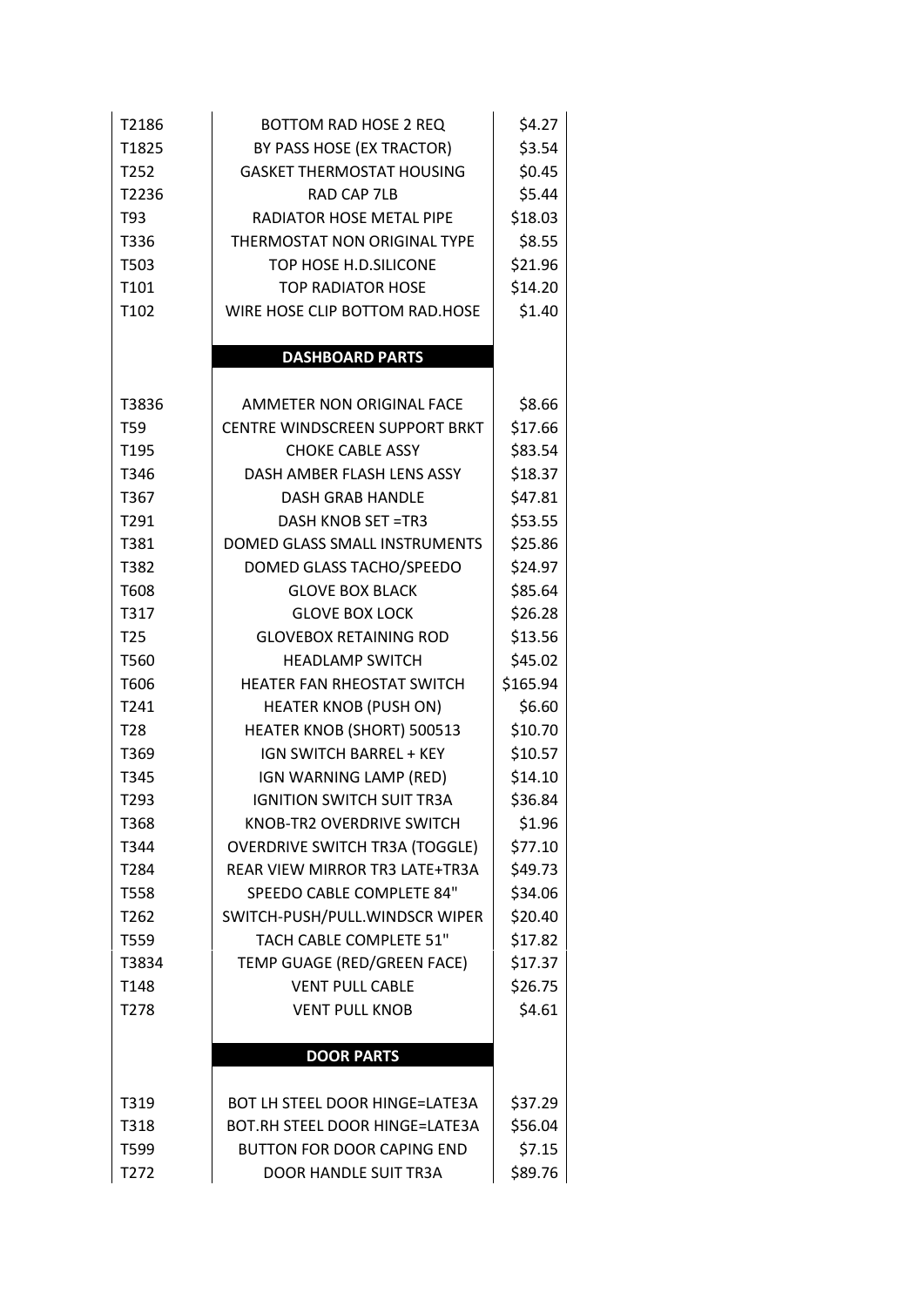| T384          | <b>DOOR HINGE PIN=TR2 EARLY 3</b>      | \$7.54   |
|---------------|----------------------------------------|----------|
| T614          | DOOR PULL CABLE INNER=TR3A             | \$6.73   |
| T615          | DOOR PULL CABLE OUTER=TR3A             | \$6.42   |
| T248          | DZUS BRKT S/SCREEN LH FRT/RH R         | \$20.33  |
| T249          | DZUS BRKT S/SCREEN RH FRT/LH R         | \$20.69  |
| T323          | ESCUTCHEON(DOOR PULL STRAP TR3         | \$11.22  |
| T613          | SIDE SCREEN SOCKT TR2/3LHF/RHR         | \$68.81  |
| T612          | SIDE SCREEN SOCKT TR2/3RHF/LHR         | \$68.81  |
| T320          | TOP LH STEEL DOOR HINGE=LATE3A         | \$47.91  |
| T321          | TOP RH STEEL DOOR HINGE=LATE3A         | \$56.04  |
|               |                                        |          |
|               | <b>ENGINE</b>                          |          |
|               |                                        |          |
| T2286         | 83/85MM TOP GASK SET NO MANFLD         | \$25.60  |
| T2288         | 87MM TOP GASK SET NO MANIFOLD          | \$27.68  |
| T3852         | 87MM TRACTOR HEAD GASKET               | \$18.80  |
| T469          | AIR CLEANER TR3/3A                     | \$54.92  |
| T188          | AIR CLEANER=TR2 ONLY                   | \$64.24  |
| T190          | <b>BRASS MANIFOLD NUT</b>              | \$2.04   |
| T2241         | C/ROD GUDGEON BUSH SUIT TR             | \$6.75   |
| T75           | CAM BEARING SET=TR3A                   | \$42.39  |
| T471          | CAM BEARING-FRONT (ALL MODELS)         | \$111.93 |
| T470          | <b>CAM FOLLOWER</b>                    | \$5.11   |
| T3786         | <b>CAMSHAFT SPROCKET</b>               | \$59.24  |
| <b>VP698B</b> | CON ROD BEARING SET-0.020"             | \$29.24  |
| T3362         | CON ROD BEARING SET-0.030"             | \$26.67  |
| <b>VP698D</b> | CON ROD BEARING SET-0.040" U/S         | \$33.91  |
| <b>VP698A</b> | CON ROD BRG SET-0.010"                 | \$30.80  |
| <b>VP698</b>  | CON ROD BRG SET-STD                    | \$30.92  |
| T403          | CON ROD LOCK PLATE                     | \$1.60   |
| T621          | <b>CORE PLUG CAMSHAFT REAR</b>         | \$4.42   |
| T622          | <b>CORE PLUG CYL HEAD REAR</b>         | \$2.12   |
| T780          | <b>CRANK PULLEY 1 PIECE UPGRADE</b>    | \$88.86  |
| T8650         | CRANKSHAFT EX TRACT.NOT RACING         | \$350.47 |
| T3785         | <b>CRANKSHAFT SPROCKET</b>             | \$38.00  |
| T2466         | <b>CYL HEAD NUTS DEEP HIGH TENSL</b>   | \$0.95   |
| T3854         | CYL LINER "8" GASKET (2 REQ)           | \$3.64   |
| T619          | CYLINDER HEAD 1/2" FLAT WASHER         | \$4.28   |
| T8537         | <b>CYLINDER LINER 87MM CONVERSION</b>  | \$55.22  |
| T81           | DIP STICK FELT                         | \$1.24   |
| T2287         | <b>ENG CONVERSION GASK SET=TRACTR</b>  | \$19.87  |
| T372          | ENGINE CON ROD BOLT                    | \$18.70  |
| T467          | EX.VALVE 3/8"DIA STEM=UNLEADED         | \$9.41   |
| T5157         | <b>EXHAUST MANIFOLD STUD &amp; NUT</b> | \$4.18   |
| T219          | <b>FAN BELT</b>                        | \$28.01  |
| T273          | FLEX OIL LINE (FILTER TO GUAGE         | \$31.56  |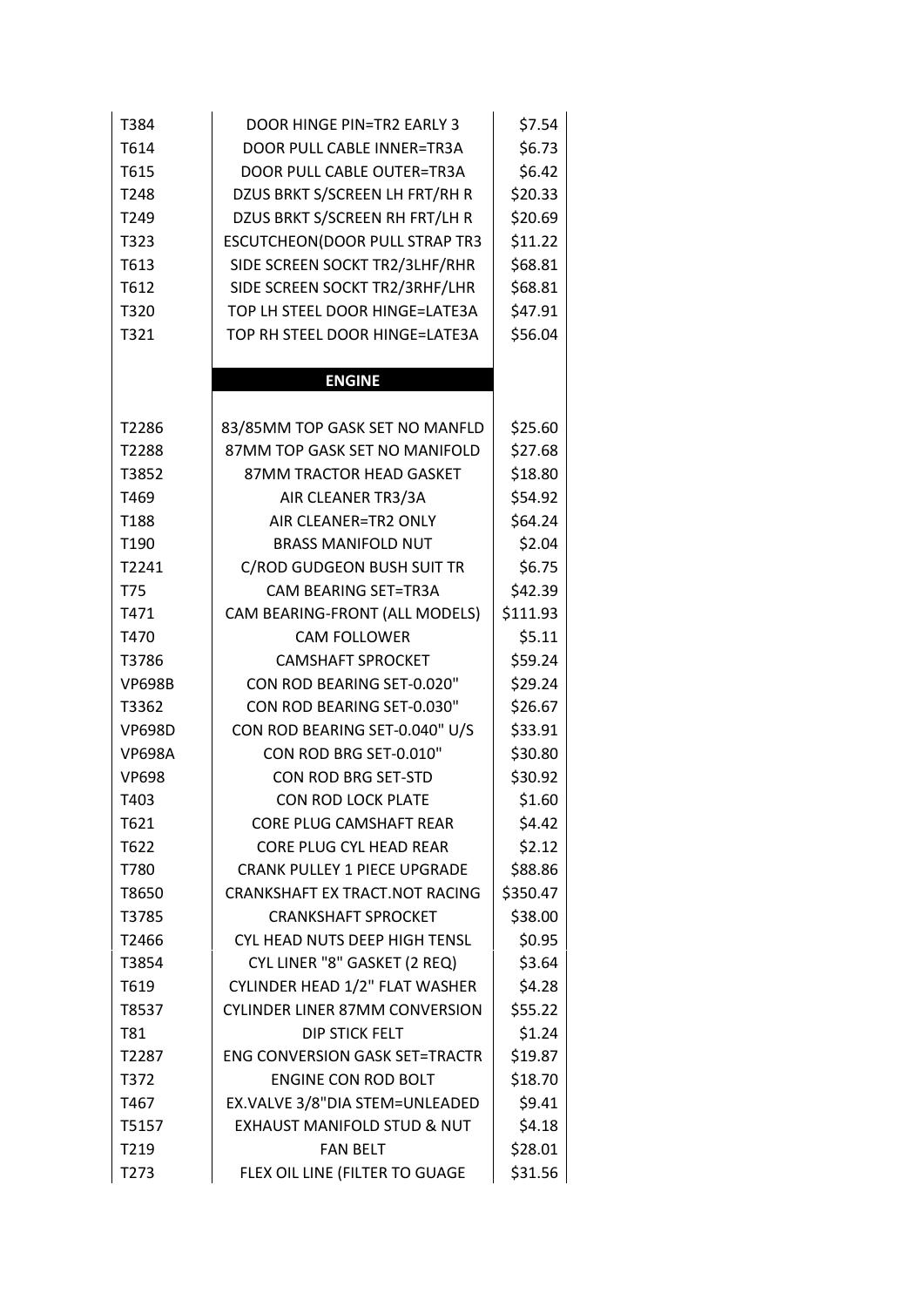| T5155            | <b>FLYWHEEL LOCK PLATE</b>           | \$1.23   |
|------------------|--------------------------------------|----------|
| T623             | FLYWHEEL SPIGOT BUSH TR2/3/3A        | \$9.69   |
| T <sub>270</sub> | <b>HEAD STUD 5"LONG = 106959</b>     | \$15.72  |
| T177             | HEAD STUD 5.38" = 113570             | \$17.46  |
| T271             | HEAD STUD 9 1/2"LONG=113139          | \$22.78  |
| T80              | <b>HEAD STUD 9" LONG =106960</b>     | \$17.19  |
| T185             | <b>HEATER WATER VALVE</b>            | \$74.09  |
| T2818            | INLET VALVE SUIT TR 5/16"            | \$8.12   |
| T7410            | <b>INSTRUCT SHEET ENGINE REBUILD</b> | \$0.01   |
| T2242            | LIP REAR SEAL FOR T8650 CRANK        | \$5.55   |
| T468             | LOCK NUT TAPPET ADJUSTMENT           | \$0.88   |
| T2249            | MAIN BEARING SET-0.010"              | \$29.89  |
| T3618            | MAIN BEARING SET-0.020" U/S          | \$24.84  |
| T3368            | MAIN BEARING SET-0.030" U/S          | \$29.89  |
| T2248            | <b>MAIN BEARING SET-STD</b>          | \$31.63  |
| T333             | MANIFOLD GASKET LOW PORT 2 REQ       | \$3.25   |
| <b>T88</b>       | MANIFOLD GASKT HIGH PORT 2 REQ       | \$2.46   |
| T239             | OIL DRAIN PLUG ENGINE/GEARBOX        | \$4.35   |
| T499             | OIL FILT.SPECIAL=SPIN ON FILTR       | \$10.54  |
| T334             | OIL FILTER BOLT SEAL-PUROLATOR       | \$1.01   |
| T7701            | OIL FILTER ELEMENT                   | \$6.63   |
| T335             | OIL FILTR BOLT SEAL-TECALEMENT       | \$1.34   |
| T488             | OIL FITER SPIN ON CONVERS HEAD       | \$97.38  |
| T89              | OIL PRESSURE RELIEF SPRING           | \$8.10   |
| T332             | OIL PUMP SPINDLE/ROTOR ASSY          | \$57.84  |
| T618             | PISTON 87MM LOW COMPRESSION          | \$60.00  |
| T6143            | PISTON 87MM STD COMPR FLAT TOP       | \$51.40  |
| T2616            | PISTON RING SET 87MM SING CYL        | \$16.99  |
| T92              | <b>PUSH ROD</b>                      | \$13.62  |
| T277             | <b>REAR ENGINE OIL SLINGER</b>       | \$107.93 |
| T94              | RETURN SPRING MAIN CARBY ROD         | \$9.64   |
| T95              | RING GEAR TR2/3 SHRINK FIT TYP       | \$53.92  |
| T11              | RING GEAR TR3A (BOLT ON TYPE)        | \$45.69  |
| T486             | ROCKER ARM BUSH 16 REQUIRED          | \$2.39   |
| T3850            | <b>ROCKER COVER GASKET</b>           | \$3.66   |
| T96              | <b>ROCKER SHAFT</b>                  | \$47.93  |
| T2142            | SINGLE CYL 85MM PIST/LINER KIT       | \$82.68  |
| T330             | SUMP GASKET TR2/3A                   | \$5.49   |
| T <sub>106</sub> | THERMOSTAT HOUSING FRONT HALF        | \$51.24  |
| T <sub>107</sub> | THERMOSTAT HOUSING REAR HALF         | \$88.53  |
| T99              | THROTTLE ROD LONG                    | \$30.47  |
| T2255            | THRUST WASH SET-STD SIZE             | \$18.66  |
| T3626            | THRUST WASHER SET-0.005" O/S         | \$24.28  |
| T331             | <b>TIMING CHAIN TENSIONER</b>        | \$8.85   |
| T1133            | TIMING COVER GASKET=TR               | \$2.31   |
| T1831            | TIMING COVER SEAL                    | \$6.79   |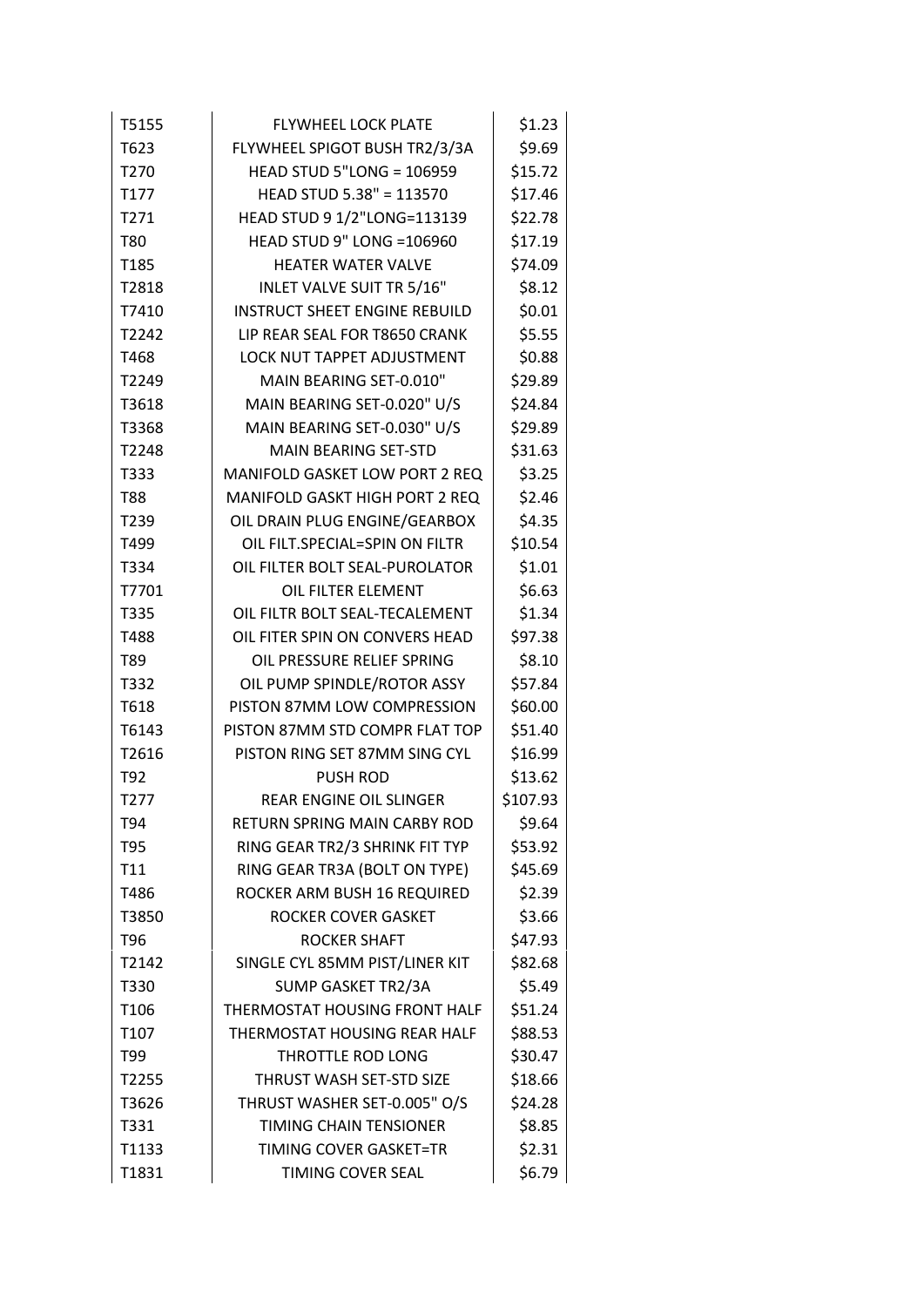| T2809            | VALVE GUIDE-3/8" ID                   | \$3.47   |
|------------------|---------------------------------------|----------|
|                  | <b>ELECTRICAL PARTS</b>               |          |
| T406             | 3 PIN HEADLIGHT WIRE PLUG             | \$4.03   |
| T47              | <b>AMBER FRONT INDICATOR GLASS</b>    | \$12.44  |
| T160             | BRAKE L/SWCH=TR2+ERL3 LKHD BSP        | \$7.39   |
| T624             | <b>BRAKE SWITCH=LATE TR3+3A UNF</b>   | \$10.00  |
| T159             | CLEAR DOMED FRT IND LAMP COMPL        | \$27.67  |
| T142             | <b>CONDENSOR</b>                      | \$6.09   |
| T343             | <b>CONTROL HEAD-FIXED STEER WHEEL</b> | \$318.49 |
| T <sub>143</sub> | DIP SWITCH LATE 3A SPADE TERMS        | \$16.34  |
| T342             | DISTR AUTO ADVANCE SPRING PACK        | \$20.59  |
| T4789            | DISTR. VACUUM ADVANCE UNIT            | \$26.25  |
| T144             | <b>DISTRIBUTOR CAP</b>                | \$15.36  |
| T4787            | DISTRIBUTOR CONTACT POINTS            | \$6.64   |
| T4788            | DISTRIBUTOR LESS CAP= TR2-TR3A        | \$66.00  |
| T4785            | <b>DISTRIBUTOR ROTOR BUTTON</b>       | \$6.08   |
| T82              | <b>EARLY STARTER RUBBER DOG</b>       | \$115.66 |
| T414             | EL WIRING BULLET CONNECT MALE         | \$1.20   |
| T416             | EL WIRING F/M CONNECTOR DOUBLE        | \$0.59   |
| T415             | EL WIRING F/M SINGLE CONNECTOR        | \$0.56   |
| T453             | ELEC WIRE BLACK 1 MTR LONG            | \$1.30   |
| T452             | ELEC WIRE GREEN 1 MTR LONG            | \$1.55   |
| T487             | <b>FLASHER UNIT-SPADE TERMINALS</b>   | \$8.08   |
| T348             | FRNT SIDE LAMP ASSY FLAT=TR2          | \$36.76  |
| T146             | FRONT INDIC LENS CLEAR DOMED          | \$8.81   |
| T <sub>147</sub> | FRONT INDICATR LENS CLEAR FLAT        | \$8.15   |
| T349             | FRONT SIDE LAMP ASSY TR3A DOME        | \$30.15  |
| T399             | FUSE BLOCK (SCREW TERMINALS)          | \$38.31  |
| T220             | <b>FUSE BLOCK-SPADE TYPE TERMNS</b>   | \$12.96  |
| T5239            | <b>GENERATOR-NEW LUCAS</b>            | \$144.96 |
| T5217            | HT PLUG LEAD SET.ORIG COPPER          | \$22.14  |
| T254             | NUMBER PLATE LAMP TR3A                | \$40.88  |
| T410             | <b>OVERDRIVE OPERATING SOLENOID</b>   | \$60.33  |
| T350             | <b>REAR FLASH LAMP ASSY TR3A</b>      | \$27.52  |
| T141             | REAR INDICATR LENS AMBER-LUCAS        | \$4.08   |
| T173             | <b>REAR TAIL LAMP LENS</b>            | \$15.46  |
| T150             | RUBBER INDICATR LAMP HOLDER           | \$2.51   |
| T7400            | <b>SPARK PLUG=BP6HS</b>               | \$2.56   |
| T5212            | SPORTS COIL-USE COPPER HT LEAD        | \$32.89  |
| T97              | <b>STARTER SOLENOID</b>               | \$40.43  |
| T482             | STARTR=3A FRM TS50001 170mmLNG        | \$318.79 |
| T481             | STARTR=TR2-3-ERLY 3A 240mmLONG        | \$318.88 |
| T502             | STOP/NUMB.PLT LAMP=TR2/EARLY 3        | \$66.54  |
| T351             | TAIL LAMP ASSY (OUTER) TR3-3A         | \$55.62  |
|                  |                                       |          |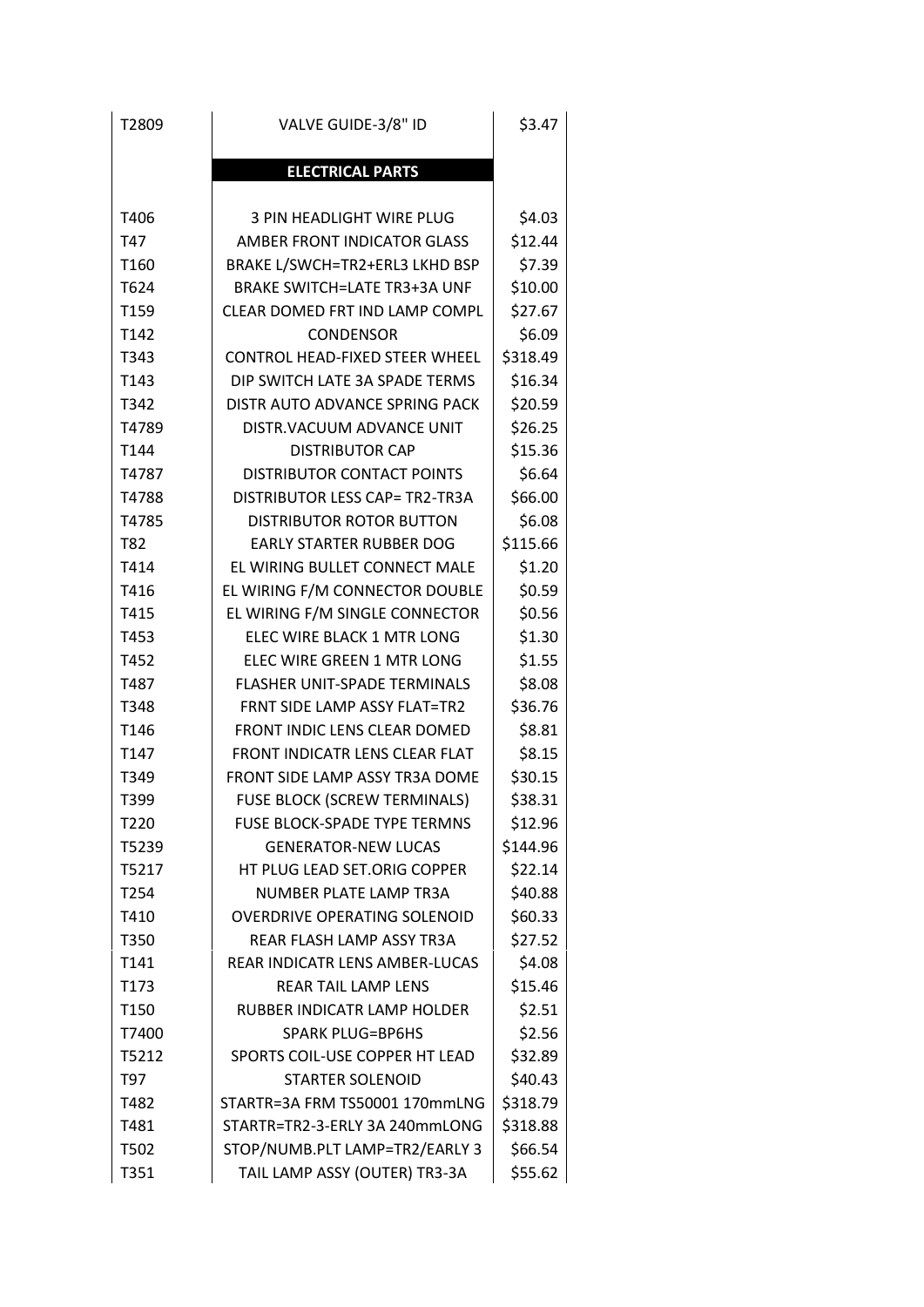| T483<br>T154<br>T155<br>T156<br>T454 | <b>VOLTAGE REGULATOR PUSH</b><br><b>TERMNLS</b><br>W/LOOM CLOTH=TR2/3 WIPR MOT<br><b>RH</b><br>W/LOOM CLOTH=TR3/3A SEP R FLAS<br>W/LOOM CLOTH=TR3A 60001<br>ONWARD<br><b>WIRING SLEEVE 1 MTR LONG</b> | \$41.65<br>\$399.22<br>\$390.44<br>\$443.46<br>\$2.65 |
|--------------------------------------|-------------------------------------------------------------------------------------------------------------------------------------------------------------------------------------------------------|-------------------------------------------------------|
|                                      |                                                                                                                                                                                                       |                                                       |
|                                      | <b>EXHAUST PARTS</b>                                                                                                                                                                                  |                                                       |
| T2505                                | <b>EXHAUST CLAMP 2 1/8"</b>                                                                                                                                                                           | \$1.48                                                |
| T2504                                | <b>EXHAUST CLAMP 2"</b>                                                                                                                                                                               | \$1.12                                                |
| T <sub>20</sub>                      | <b>EXHAUST FIT KIT.MAJOR KIT</b>                                                                                                                                                                      | \$112.65                                              |
| T218                                 | <b>EXHAUST FLANGE GASKET</b>                                                                                                                                                                          | \$3.87                                                |
| T223                                 | <b>EXHAUST PIPE (FRONT DOWNPIPE)</b>                                                                                                                                                                  | \$45.26                                               |
|                                      | <b>FUEL/CARBURETTOR PARTS</b>                                                                                                                                                                         |                                                       |
|                                      |                                                                                                                                                                                                       |                                                       |
| T478                                 | CARB THROTTLE SPINDLE O/SIZE                                                                                                                                                                          | \$28.16                                               |
| T479                                 | CARB.THROTTLE BUTTERFLY SCREW                                                                                                                                                                         | \$1.16                                                |
| T411                                 | CORK SEAL FOR TR2/3 FUEL TAP                                                                                                                                                                          | \$6.43                                                |
| T480                                 | <b>COUPLING CARB.THROTTLE SPINDLS</b>                                                                                                                                                                 | \$36.33                                               |
| T274                                 | FLEX FUEL LINE (PUMP TO CHAS)                                                                                                                                                                         | \$45.41                                               |
| T2601                                | <b>FUEL BOWL GASKET</b>                                                                                                                                                                               | \$0.70                                                |
| T2600                                | <b>FUEL BOWL GLASS</b>                                                                                                                                                                                | \$4.61                                                |
| T476                                 | GASKET CARB TO MANF.3-3A 4BOLT                                                                                                                                                                        | \$0.80                                                |
| <b>T77</b>                           | <b>SU CARB NEEDLE "SM"</b>                                                                                                                                                                            | \$26.94                                               |
|                                      | <b>GEARBOX PARTS</b>                                                                                                                                                                                  |                                                       |
|                                      |                                                                                                                                                                                                       |                                                       |
| T145                                 | 2ND GEAR BUSH=105731                                                                                                                                                                                  | \$82.83                                               |
| T <sub>1</sub> 83                    | CIRCLIP, GEARBOX MAINSHAFT                                                                                                                                                                            | \$6.71                                                |
| T149                                 | <b>G/BOX SYNCHRO COIL SPRING</b>                                                                                                                                                                      | \$2.07                                                |
| T407                                 | <b>GEAR LEVER ANTI RATTLE PLUNGER</b>                                                                                                                                                                 | \$8.71                                                |
| T408                                 | <b>GEAR LEVER ANTI RATTLE SPRING</b>                                                                                                                                                                  | \$1.73                                                |
| T <sub>192</sub>                     | <b>GEARBOX FRONT OIL SEAL</b>                                                                                                                                                                         | \$2.53                                                |
| T67                                  | <b>GEARBOX GASKET SET</b>                                                                                                                                                                             | \$7.46                                                |
| T <sub>193</sub>                     | <b>GEARBOX REAR OIL SEAL</b>                                                                                                                                                                          | \$2.16                                                |
| T68                                  | <b>LAY SHAFT</b>                                                                                                                                                                                      | \$56.81                                               |
| T70                                  | LAY SHAFT THRUST WASHER FRONT                                                                                                                                                                         | \$10.28                                               |
| T <sub>69</sub><br>T460              | LAY SHAFT THRUST WASHER REAR                                                                                                                                                                          | \$6.19<br>\$23.42                                     |
| T72                                  | MAGNET (OVERDRIVE DRAIN PLUG)<br><b>OVERDRIVE GASKET</b>                                                                                                                                              | \$2.48                                                |
| T <sub>165</sub>                     | <b>RUBBER GEARBOX MOUNT</b>                                                                                                                                                                           | \$26.81                                               |
|                                      |                                                                                                                                                                                                       |                                                       |
|                                      | <b>RUBBER PARTS</b>                                                                                                                                                                                   |                                                       |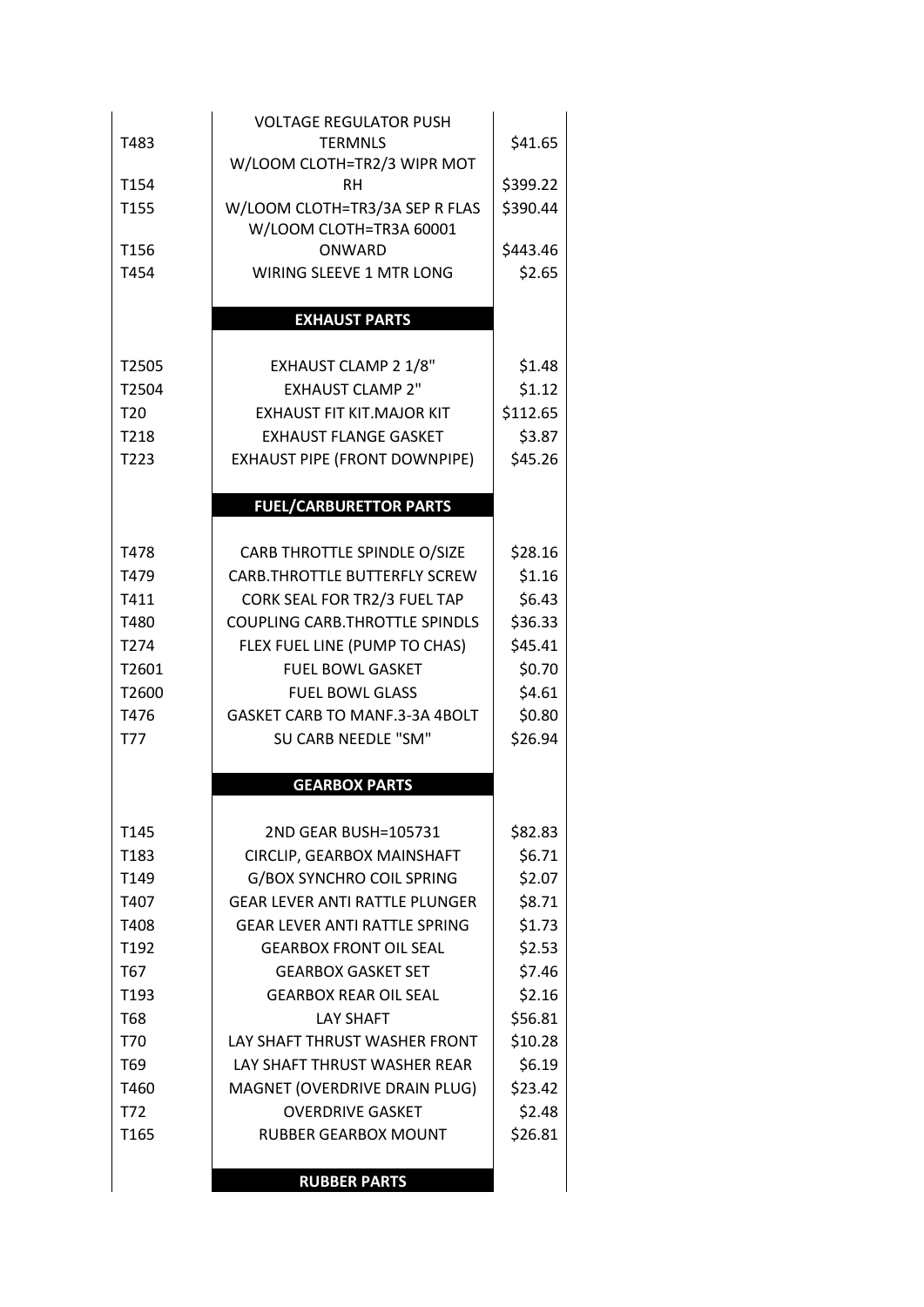| T <sub>4</sub>   | BAFFLE PLATE SEAL INNER GUARD                  | \$12.36  |
|------------------|------------------------------------------------|----------|
| T63              | CHANNEL BOOT SEAL TR2-3 ONLY                   | \$44.30  |
| T413             | DOOR SEAL LOWER 2 REQ.                         | \$9.29   |
| T83              | <b>ENGINE MOUNT</b>                            | \$32.96  |
| T84              | FAN RUBBER BUSH (8 REQUIRED)                   | \$0.76   |
| T <sub>21</sub>  | <b>FLOOR GROMMET</b>                           | \$3.62   |
| T210             | <b>GEAR LEVER RUBBER BOOT</b><br><b>GROMET</b> | \$31.07  |
| T242             | SPEEDO/TACH+WIPER+THRTL                        | \$2.58   |
| T235             | <b>GROMMET CHOKE CABLE</b>                     | \$0.91   |
| T <sub>27</sub>  | <b>HANDBRAKE HANDLE GRIP</b>                   | \$3.88   |
| T211             | <b>HANDBRAKE RUBBER BOOT</b>                   | \$26.43  |
| T <sub>162</sub> | HEADLIGHT RIM RUBBER (THIN)                    | \$3.14   |
| T303             | <b>HEADLIGHT TO BODY RUBBER-THICK</b>          | \$3.90   |
| T31              | LIP BOOT SEAL LATE TR3A TYPE                   | \$30.05  |
| T34              | LOWER WINDSCREEN SEAL                          | \$27.91  |
| T255             | RUB.GRPMMET MAIN WIRE HARNESS                  | \$1.47   |
| <b>T35</b>       | RUBBER ABOVE DOOR (13 3/4 IN)                  | \$6.37   |
| T <sub>206</sub> | RUBBER BLOCK BONNET PROP ROD                   | \$2.67   |
| <b>T57</b>       | RUBBER BUFFER FOR W/SCREEN SUP                 | \$11.96  |
| T36              | RUBBER GEAR KNOB (ORIGINAL)                    | \$36.94  |
| T292             | SPARE WHEEL COMPARTMENT SEAL                   | \$12.44  |
| T49              | STEERING COLUMN GROMMET                        | \$13.88  |
| <b>T51</b>       | <b>T-PEDAL RUBBERS</b>                         | \$2.43   |
| T304             | TAIL LIGHT LENS GASKET TR3-3A                  | \$1.93   |
| T <sub>163</sub> | TAIL LIGHT TO BODY RUBBER GASK                 | \$3.56   |
| T285             | TOP BULKHEAD SEAL (INNER GUARD                 | \$3.29   |
| T <sub>166</sub> | TRANS TUNNEL RUBBER PLUG                       | \$10.40  |
| <b>T54</b>       | <b>UPPER WINDSCREEN SEAL</b>                   | \$26.38  |
| T283             | <b>VENT SEAL</b>                               | \$4.53   |
|                  | <b>STEERING &amp; SUSPENSION</b>               |          |
|                  |                                                |          |
| T198             | BRASS OLIVE STAT TUBE/STEER BX                 | \$5.36   |
| T <sub>103</sub> | <b>CONICAL BUMP STOP RUBBER</b>                | \$4.86   |
| T181             | FELT BUSH.STEER COLUMN                         | \$2.43   |
| T474             | <b>FRONT HUB GREASE CAP</b>                    | \$3.40   |
| T473             | FRONT HUB SEAL (METAL+FELT)                    | \$5.78   |
| T288             | FRONT SHOCK=TR2-TR3A (EACH)                    | \$21.39  |
| T <sub>157</sub> | <b>FRONT SPRING RUBBER COLLAR</b>              | \$1.65   |
| T104             | <b>FRONT SUSP FULL BUSH KIT</b>                | \$102.97 |
| T400             | FRONT SUSP VERT.LINK LESS AXLE                 | \$306.61 |
| T174             | <b>FRONT TRUNNION THRUST WASHER</b>            | \$1.47   |
| T631             | FRT WHEEL BRG KIT W/SEAL 2 REQ                 | \$19.29  |
| T178             | <b>GASKET STEER BOX END PLATE</b>              | \$1.36   |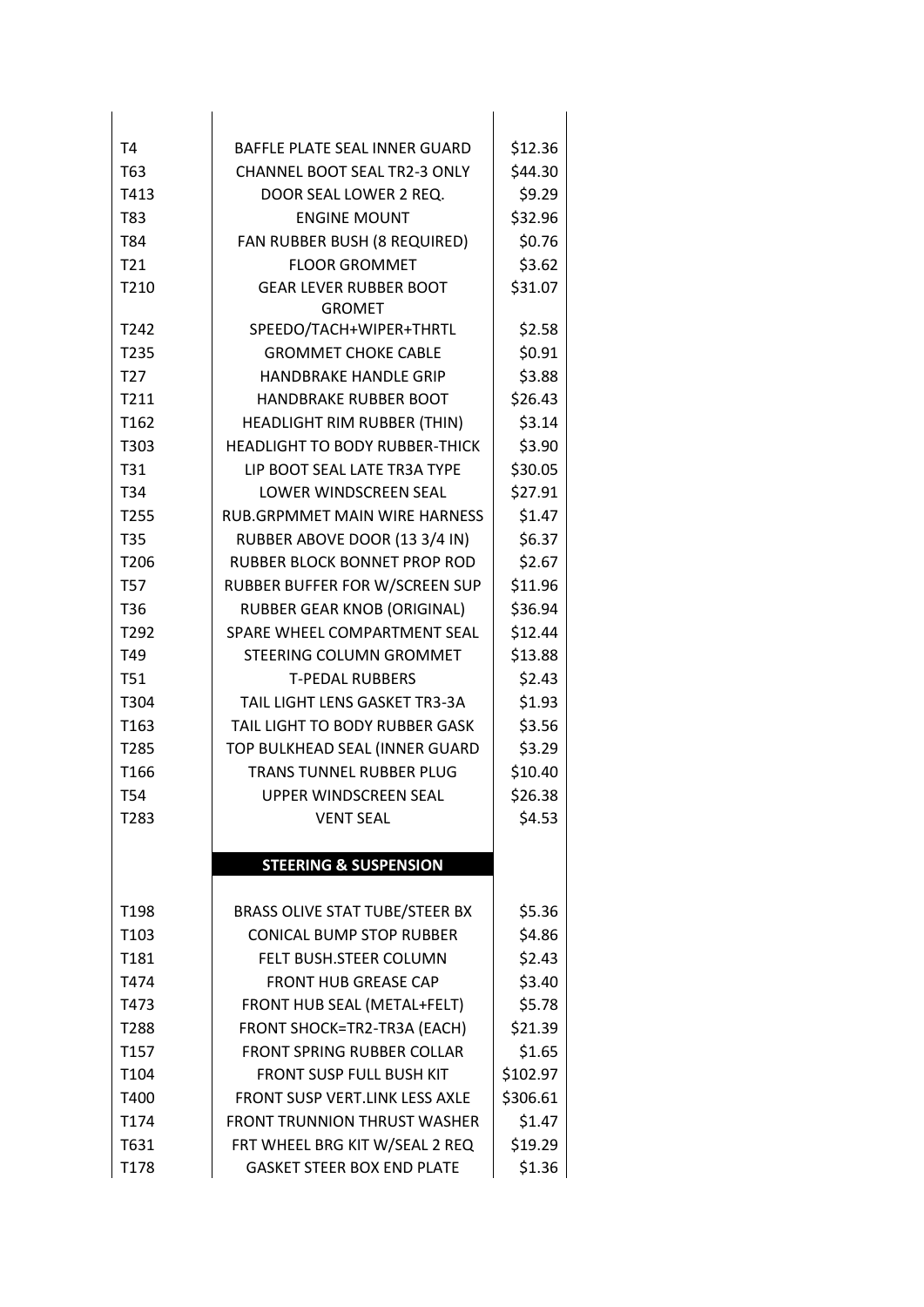| \$189.63<br>T461<br><b>REAR SHOCK ABSORBER LH</b><br>\$28.90<br>T187<br><b>REAR SHOCK ABSORBER LINK</b><br>\$203.96<br>T462<br>REAR SHOCK ABSORBER R.H.<br>T110<br>REAR SPRING EYE BOLT<br>\$21.29<br>T111<br>\$13.88<br><b>REAR SPRING FRONT BUSH</b><br>\$1.44<br>T112<br><b>REAR SPRING REAR RUBBER BUSH</b><br>T161<br>\$5.99<br><b>RECT FRONT SUSP STOP RUBBER</b><br>\$14.37<br>T <sub>197</sub><br>STEER BOX ROCKER SHAFT PEG<br>\$19.73<br>T172<br>STEER DRAG LINK PEG/BUSH ASSY<br>STEER STATOR TUBE BRASS ENDNUT<br>\$10.29<br>T627<br>T113<br>\$48.31<br>STEERING BOX BALL CAGE<br>\$42.87<br>T114<br>STEERING BOX BEARING CUP<br>T115<br>\$10.05<br><b>STEERING BOX BUSH</b><br>\$181.27<br>T398<br>STEERING BOX ROCKER SHAFT<br>T116<br>\$3.25<br><b>STEERING BOX SEAL</b><br>\$42.27<br>T282<br>STEERING IDLER ARM<br>T105<br>\$2.30<br>STEERING IDLER ARM SEAL<br>\$73.75<br>T117<br><b>STEERING IDLER BLOCK</b><br>\$2.44<br>T180<br>TIE ROD END DUST BOOT<br>\$30.79<br>T120<br>TIE ROD END L.H.THREAD<br>\$32.70<br>T119<br>TIE ROD END RH THREAD<br>T240<br>\$24.21<br>TOP BALL JOINT TR2-TR3A<br>T409<br>TOP WISHBONE FULCRUM PIN<br>\$70.52<br>\$0.69<br>T122<br><b>TOP WISHBONE RUBBER</b><br>T124<br>\$2.52<br>TRUNNION BUSH (4 REQUIRED)<br><b>TRUNNION GREASE SEAL</b><br>\$3.62<br>T125<br>T186<br><b>TRUNNION OUTER FRT WISHBONE</b><br>\$99.43<br>T127<br>\$10.00<br>U-BOLT TR3-2 LOCKHEAD AXLE<br>T128<br>\$9.13<br><b>U-BOLT TR3A</b><br>WHEEL NUT-WIRE WHEEL ADAPTOR<br>T <sub>108</sub><br>\$2.46<br>T281<br>WIRE WHEEL ADAPT.LH=RH THREAD<br>\$82.66<br>\$77.71<br>T280<br>WIRE WHEEL ADAPT RH=LH THREAD<br><b>TRANSMISSION PARTS</b><br>T <sub>168</sub><br><b>INNER REAR AXLE SEAL TR3A</b><br>\$6.71<br>\$4.04<br>T <sub>169</sub><br><b>OUTER REAR AXLE SEAL TR3A</b><br>\$3.10<br>T630<br><b>SEAL DIFF FRONT</b><br>T176<br>\$439.56<br>TR2 & TR3 REAR AXLE<br><b>BODY TRIM PARTS</b><br>T256<br><b>BONNET BUFFER</b><br>\$6.18<br>\$0.95<br>T217<br><b>BOOT HANDLE GASKET</b><br>\$443.29<br>T552<br>CARPET BLACK-LATE 3A FLAT FLR | T <sub>109</sub> | <b>REAR AXLE BUMP RUBBER</b> | \$4.19 |
|---------------------------------------------------------------------------------------------------------------------------------------------------------------------------------------------------------------------------------------------------------------------------------------------------------------------------------------------------------------------------------------------------------------------------------------------------------------------------------------------------------------------------------------------------------------------------------------------------------------------------------------------------------------------------------------------------------------------------------------------------------------------------------------------------------------------------------------------------------------------------------------------------------------------------------------------------------------------------------------------------------------------------------------------------------------------------------------------------------------------------------------------------------------------------------------------------------------------------------------------------------------------------------------------------------------------------------------------------------------------------------------------------------------------------------------------------------------------------------------------------------------------------------------------------------------------------------------------------------------------------------------------------------------------------------------------------------------------------------------------------------------------------------------------------------------------------------------------------------------------------------------------------------------------------------------------------------------------------------------------------------------------------------------------------------------------------|------------------|------------------------------|--------|
|                                                                                                                                                                                                                                                                                                                                                                                                                                                                                                                                                                                                                                                                                                                                                                                                                                                                                                                                                                                                                                                                                                                                                                                                                                                                                                                                                                                                                                                                                                                                                                                                                                                                                                                                                                                                                                                                                                                                                                                                                                                                           |                  |                              |        |
|                                                                                                                                                                                                                                                                                                                                                                                                                                                                                                                                                                                                                                                                                                                                                                                                                                                                                                                                                                                                                                                                                                                                                                                                                                                                                                                                                                                                                                                                                                                                                                                                                                                                                                                                                                                                                                                                                                                                                                                                                                                                           |                  |                              |        |
|                                                                                                                                                                                                                                                                                                                                                                                                                                                                                                                                                                                                                                                                                                                                                                                                                                                                                                                                                                                                                                                                                                                                                                                                                                                                                                                                                                                                                                                                                                                                                                                                                                                                                                                                                                                                                                                                                                                                                                                                                                                                           |                  |                              |        |
|                                                                                                                                                                                                                                                                                                                                                                                                                                                                                                                                                                                                                                                                                                                                                                                                                                                                                                                                                                                                                                                                                                                                                                                                                                                                                                                                                                                                                                                                                                                                                                                                                                                                                                                                                                                                                                                                                                                                                                                                                                                                           |                  |                              |        |
|                                                                                                                                                                                                                                                                                                                                                                                                                                                                                                                                                                                                                                                                                                                                                                                                                                                                                                                                                                                                                                                                                                                                                                                                                                                                                                                                                                                                                                                                                                                                                                                                                                                                                                                                                                                                                                                                                                                                                                                                                                                                           |                  |                              |        |
|                                                                                                                                                                                                                                                                                                                                                                                                                                                                                                                                                                                                                                                                                                                                                                                                                                                                                                                                                                                                                                                                                                                                                                                                                                                                                                                                                                                                                                                                                                                                                                                                                                                                                                                                                                                                                                                                                                                                                                                                                                                                           |                  |                              |        |
|                                                                                                                                                                                                                                                                                                                                                                                                                                                                                                                                                                                                                                                                                                                                                                                                                                                                                                                                                                                                                                                                                                                                                                                                                                                                                                                                                                                                                                                                                                                                                                                                                                                                                                                                                                                                                                                                                                                                                                                                                                                                           |                  |                              |        |
|                                                                                                                                                                                                                                                                                                                                                                                                                                                                                                                                                                                                                                                                                                                                                                                                                                                                                                                                                                                                                                                                                                                                                                                                                                                                                                                                                                                                                                                                                                                                                                                                                                                                                                                                                                                                                                                                                                                                                                                                                                                                           |                  |                              |        |
|                                                                                                                                                                                                                                                                                                                                                                                                                                                                                                                                                                                                                                                                                                                                                                                                                                                                                                                                                                                                                                                                                                                                                                                                                                                                                                                                                                                                                                                                                                                                                                                                                                                                                                                                                                                                                                                                                                                                                                                                                                                                           |                  |                              |        |
|                                                                                                                                                                                                                                                                                                                                                                                                                                                                                                                                                                                                                                                                                                                                                                                                                                                                                                                                                                                                                                                                                                                                                                                                                                                                                                                                                                                                                                                                                                                                                                                                                                                                                                                                                                                                                                                                                                                                                                                                                                                                           |                  |                              |        |
|                                                                                                                                                                                                                                                                                                                                                                                                                                                                                                                                                                                                                                                                                                                                                                                                                                                                                                                                                                                                                                                                                                                                                                                                                                                                                                                                                                                                                                                                                                                                                                                                                                                                                                                                                                                                                                                                                                                                                                                                                                                                           |                  |                              |        |
|                                                                                                                                                                                                                                                                                                                                                                                                                                                                                                                                                                                                                                                                                                                                                                                                                                                                                                                                                                                                                                                                                                                                                                                                                                                                                                                                                                                                                                                                                                                                                                                                                                                                                                                                                                                                                                                                                                                                                                                                                                                                           |                  |                              |        |
|                                                                                                                                                                                                                                                                                                                                                                                                                                                                                                                                                                                                                                                                                                                                                                                                                                                                                                                                                                                                                                                                                                                                                                                                                                                                                                                                                                                                                                                                                                                                                                                                                                                                                                                                                                                                                                                                                                                                                                                                                                                                           |                  |                              |        |
|                                                                                                                                                                                                                                                                                                                                                                                                                                                                                                                                                                                                                                                                                                                                                                                                                                                                                                                                                                                                                                                                                                                                                                                                                                                                                                                                                                                                                                                                                                                                                                                                                                                                                                                                                                                                                                                                                                                                                                                                                                                                           |                  |                              |        |
|                                                                                                                                                                                                                                                                                                                                                                                                                                                                                                                                                                                                                                                                                                                                                                                                                                                                                                                                                                                                                                                                                                                                                                                                                                                                                                                                                                                                                                                                                                                                                                                                                                                                                                                                                                                                                                                                                                                                                                                                                                                                           |                  |                              |        |
|                                                                                                                                                                                                                                                                                                                                                                                                                                                                                                                                                                                                                                                                                                                                                                                                                                                                                                                                                                                                                                                                                                                                                                                                                                                                                                                                                                                                                                                                                                                                                                                                                                                                                                                                                                                                                                                                                                                                                                                                                                                                           |                  |                              |        |
|                                                                                                                                                                                                                                                                                                                                                                                                                                                                                                                                                                                                                                                                                                                                                                                                                                                                                                                                                                                                                                                                                                                                                                                                                                                                                                                                                                                                                                                                                                                                                                                                                                                                                                                                                                                                                                                                                                                                                                                                                                                                           |                  |                              |        |
|                                                                                                                                                                                                                                                                                                                                                                                                                                                                                                                                                                                                                                                                                                                                                                                                                                                                                                                                                                                                                                                                                                                                                                                                                                                                                                                                                                                                                                                                                                                                                                                                                                                                                                                                                                                                                                                                                                                                                                                                                                                                           |                  |                              |        |
|                                                                                                                                                                                                                                                                                                                                                                                                                                                                                                                                                                                                                                                                                                                                                                                                                                                                                                                                                                                                                                                                                                                                                                                                                                                                                                                                                                                                                                                                                                                                                                                                                                                                                                                                                                                                                                                                                                                                                                                                                                                                           |                  |                              |        |
|                                                                                                                                                                                                                                                                                                                                                                                                                                                                                                                                                                                                                                                                                                                                                                                                                                                                                                                                                                                                                                                                                                                                                                                                                                                                                                                                                                                                                                                                                                                                                                                                                                                                                                                                                                                                                                                                                                                                                                                                                                                                           |                  |                              |        |
|                                                                                                                                                                                                                                                                                                                                                                                                                                                                                                                                                                                                                                                                                                                                                                                                                                                                                                                                                                                                                                                                                                                                                                                                                                                                                                                                                                                                                                                                                                                                                                                                                                                                                                                                                                                                                                                                                                                                                                                                                                                                           |                  |                              |        |
|                                                                                                                                                                                                                                                                                                                                                                                                                                                                                                                                                                                                                                                                                                                                                                                                                                                                                                                                                                                                                                                                                                                                                                                                                                                                                                                                                                                                                                                                                                                                                                                                                                                                                                                                                                                                                                                                                                                                                                                                                                                                           |                  |                              |        |
|                                                                                                                                                                                                                                                                                                                                                                                                                                                                                                                                                                                                                                                                                                                                                                                                                                                                                                                                                                                                                                                                                                                                                                                                                                                                                                                                                                                                                                                                                                                                                                                                                                                                                                                                                                                                                                                                                                                                                                                                                                                                           |                  |                              |        |
|                                                                                                                                                                                                                                                                                                                                                                                                                                                                                                                                                                                                                                                                                                                                                                                                                                                                                                                                                                                                                                                                                                                                                                                                                                                                                                                                                                                                                                                                                                                                                                                                                                                                                                                                                                                                                                                                                                                                                                                                                                                                           |                  |                              |        |
|                                                                                                                                                                                                                                                                                                                                                                                                                                                                                                                                                                                                                                                                                                                                                                                                                                                                                                                                                                                                                                                                                                                                                                                                                                                                                                                                                                                                                                                                                                                                                                                                                                                                                                                                                                                                                                                                                                                                                                                                                                                                           |                  |                              |        |
|                                                                                                                                                                                                                                                                                                                                                                                                                                                                                                                                                                                                                                                                                                                                                                                                                                                                                                                                                                                                                                                                                                                                                                                                                                                                                                                                                                                                                                                                                                                                                                                                                                                                                                                                                                                                                                                                                                                                                                                                                                                                           |                  |                              |        |
|                                                                                                                                                                                                                                                                                                                                                                                                                                                                                                                                                                                                                                                                                                                                                                                                                                                                                                                                                                                                                                                                                                                                                                                                                                                                                                                                                                                                                                                                                                                                                                                                                                                                                                                                                                                                                                                                                                                                                                                                                                                                           |                  |                              |        |
|                                                                                                                                                                                                                                                                                                                                                                                                                                                                                                                                                                                                                                                                                                                                                                                                                                                                                                                                                                                                                                                                                                                                                                                                                                                                                                                                                                                                                                                                                                                                                                                                                                                                                                                                                                                                                                                                                                                                                                                                                                                                           |                  |                              |        |
|                                                                                                                                                                                                                                                                                                                                                                                                                                                                                                                                                                                                                                                                                                                                                                                                                                                                                                                                                                                                                                                                                                                                                                                                                                                                                                                                                                                                                                                                                                                                                                                                                                                                                                                                                                                                                                                                                                                                                                                                                                                                           |                  |                              |        |
|                                                                                                                                                                                                                                                                                                                                                                                                                                                                                                                                                                                                                                                                                                                                                                                                                                                                                                                                                                                                                                                                                                                                                                                                                                                                                                                                                                                                                                                                                                                                                                                                                                                                                                                                                                                                                                                                                                                                                                                                                                                                           |                  |                              |        |
|                                                                                                                                                                                                                                                                                                                                                                                                                                                                                                                                                                                                                                                                                                                                                                                                                                                                                                                                                                                                                                                                                                                                                                                                                                                                                                                                                                                                                                                                                                                                                                                                                                                                                                                                                                                                                                                                                                                                                                                                                                                                           |                  |                              |        |
|                                                                                                                                                                                                                                                                                                                                                                                                                                                                                                                                                                                                                                                                                                                                                                                                                                                                                                                                                                                                                                                                                                                                                                                                                                                                                                                                                                                                                                                                                                                                                                                                                                                                                                                                                                                                                                                                                                                                                                                                                                                                           |                  |                              |        |
|                                                                                                                                                                                                                                                                                                                                                                                                                                                                                                                                                                                                                                                                                                                                                                                                                                                                                                                                                                                                                                                                                                                                                                                                                                                                                                                                                                                                                                                                                                                                                                                                                                                                                                                                                                                                                                                                                                                                                                                                                                                                           |                  |                              |        |
|                                                                                                                                                                                                                                                                                                                                                                                                                                                                                                                                                                                                                                                                                                                                                                                                                                                                                                                                                                                                                                                                                                                                                                                                                                                                                                                                                                                                                                                                                                                                                                                                                                                                                                                                                                                                                                                                                                                                                                                                                                                                           |                  |                              |        |
|                                                                                                                                                                                                                                                                                                                                                                                                                                                                                                                                                                                                                                                                                                                                                                                                                                                                                                                                                                                                                                                                                                                                                                                                                                                                                                                                                                                                                                                                                                                                                                                                                                                                                                                                                                                                                                                                                                                                                                                                                                                                           |                  |                              |        |
|                                                                                                                                                                                                                                                                                                                                                                                                                                                                                                                                                                                                                                                                                                                                                                                                                                                                                                                                                                                                                                                                                                                                                                                                                                                                                                                                                                                                                                                                                                                                                                                                                                                                                                                                                                                                                                                                                                                                                                                                                                                                           |                  |                              |        |
|                                                                                                                                                                                                                                                                                                                                                                                                                                                                                                                                                                                                                                                                                                                                                                                                                                                                                                                                                                                                                                                                                                                                                                                                                                                                                                                                                                                                                                                                                                                                                                                                                                                                                                                                                                                                                                                                                                                                                                                                                                                                           |                  |                              |        |
|                                                                                                                                                                                                                                                                                                                                                                                                                                                                                                                                                                                                                                                                                                                                                                                                                                                                                                                                                                                                                                                                                                                                                                                                                                                                                                                                                                                                                                                                                                                                                                                                                                                                                                                                                                                                                                                                                                                                                                                                                                                                           |                  |                              |        |
|                                                                                                                                                                                                                                                                                                                                                                                                                                                                                                                                                                                                                                                                                                                                                                                                                                                                                                                                                                                                                                                                                                                                                                                                                                                                                                                                                                                                                                                                                                                                                                                                                                                                                                                                                                                                                                                                                                                                                                                                                                                                           |                  |                              |        |
|                                                                                                                                                                                                                                                                                                                                                                                                                                                                                                                                                                                                                                                                                                                                                                                                                                                                                                                                                                                                                                                                                                                                                                                                                                                                                                                                                                                                                                                                                                                                                                                                                                                                                                                                                                                                                                                                                                                                                                                                                                                                           |                  |                              |        |
|                                                                                                                                                                                                                                                                                                                                                                                                                                                                                                                                                                                                                                                                                                                                                                                                                                                                                                                                                                                                                                                                                                                                                                                                                                                                                                                                                                                                                                                                                                                                                                                                                                                                                                                                                                                                                                                                                                                                                                                                                                                                           |                  |                              |        |
|                                                                                                                                                                                                                                                                                                                                                                                                                                                                                                                                                                                                                                                                                                                                                                                                                                                                                                                                                                                                                                                                                                                                                                                                                                                                                                                                                                                                                                                                                                                                                                                                                                                                                                                                                                                                                                                                                                                                                                                                                                                                           |                  |                              |        |
|                                                                                                                                                                                                                                                                                                                                                                                                                                                                                                                                                                                                                                                                                                                                                                                                                                                                                                                                                                                                                                                                                                                                                                                                                                                                                                                                                                                                                                                                                                                                                                                                                                                                                                                                                                                                                                                                                                                                                                                                                                                                           |                  |                              |        |